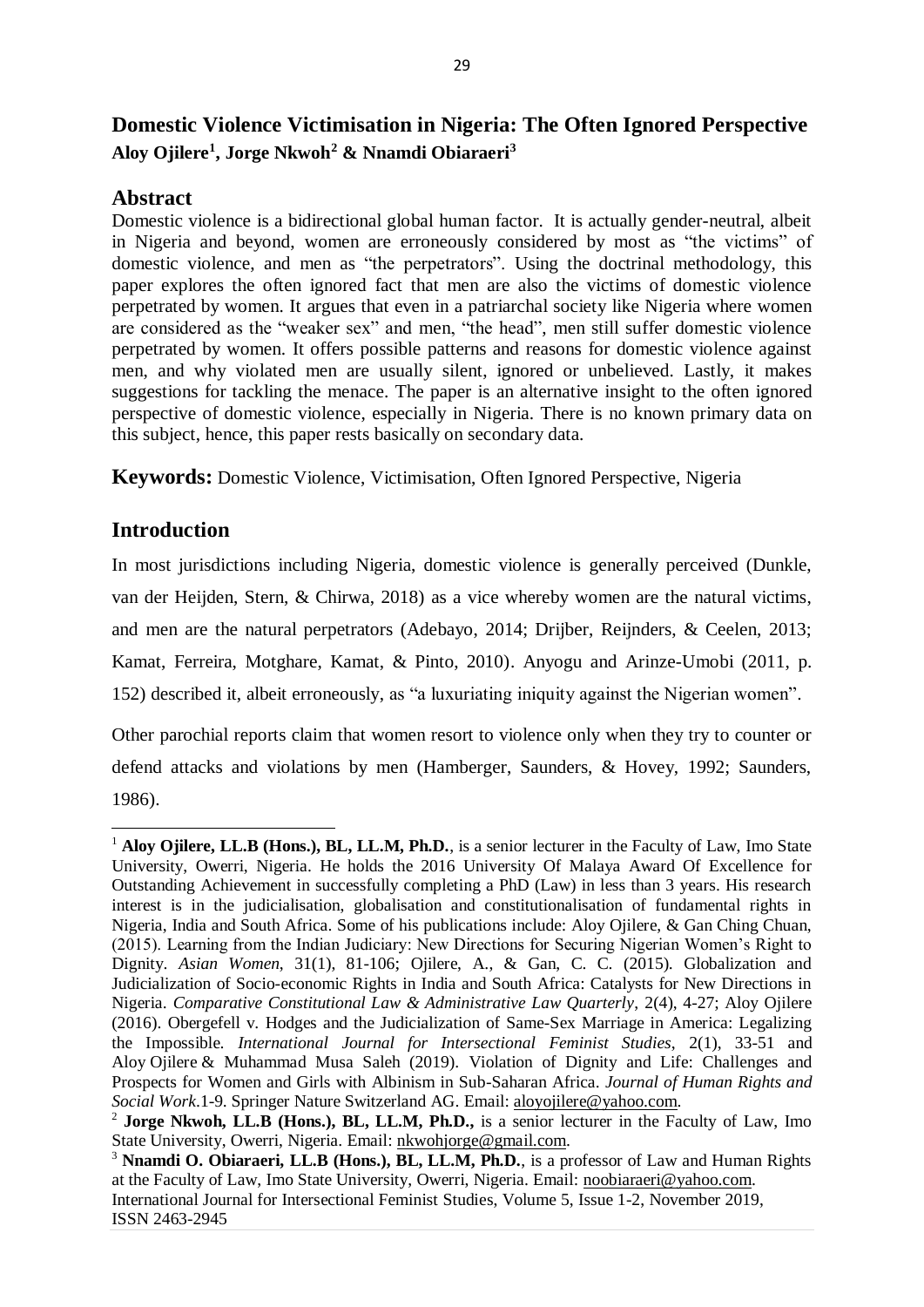This paper offers the alternative insight to these claims through the use of secondary data analysis. It posits that even in patriarchal Nigeria where women are considered inferior to men (Aloy Ojilere, 2008), and sometimes denied succession, inheritance and property rights (Aloy Ojilere, Onuoha, & Igwe, 2019), instances abound of male victims of domestic violence perpetrated by women (Adebayo, 2014). The low estimation of women in patriarchal Nigeria does not, however, depart from the fact that some Igbo communities<sup>4</sup> in Nigeria have a firmly established female chieftaincy institution dating roughly to the end of the fifteenth century (Uchendu, 2006).

The paper posits instead, that domestic violence is gender-neutral human misconduct which is not peculiar to men (Dutton & White, 2013; McNeely, Cook, & Torres, 2001). It concedes that comparatively, men can also be equal victims of domestic violence perpetrated by women (Isom Scott, 2018; Straus, 2011). Notwithstanding contrary contentions by Richardson, Feder, and Coid (2002) and Isom Scott (2018) that women are actually more domestically violated and victimized than men.

It highlights common instances and reasons for female-perpetrated domestic violence against men, even in matrimonial relationships in Nigeria. It therefore, remarkably contradict earlier writings of Scott and Marshall (2009) and Aloy Ojilere (2009) which had described domestic violence as a specifically physical or psychological male-perpetrated violence against women.

The paper significantly sets the agenda for alternative insight to victimisation in domestic violence in the quest to reverse popular misconception of gender-bias in domestic violence in Nigeria and beyond.

# **Domestic Violence and the Nigerian Men**

1

Domestic violence is a pattern of behaviour which involves the violation or abuse by one partner against another in an intimate relationship such as marriage, cohabitation, dating or within the family" (Adebayo, 2014, p. 14). It may variously occur as physical aggression,

<sup>4</sup> Nigeria is populated by three major tribes: Igbo, Hausa and Yoruba. The Igbos of South Eastern Nigeria are mainly Christians; the Hausas of Northern Nigeria are mainly Muslims while the Yoruba of Western Nigeria are basically a mixture of Christianity and Islam. Among these tribes, the Igbos are arguably the most patriarchal, and they attach much more importance and preference to a male child than a female or even a full grown woman. The obsession for sons among typical Igbo families, and in Africa generally, hindered the development and self-actualization of most women.

International Journal for Intersectional Feminist Studies, Volume 5, Issue 1-2, November 2019, ISSN 2463-2945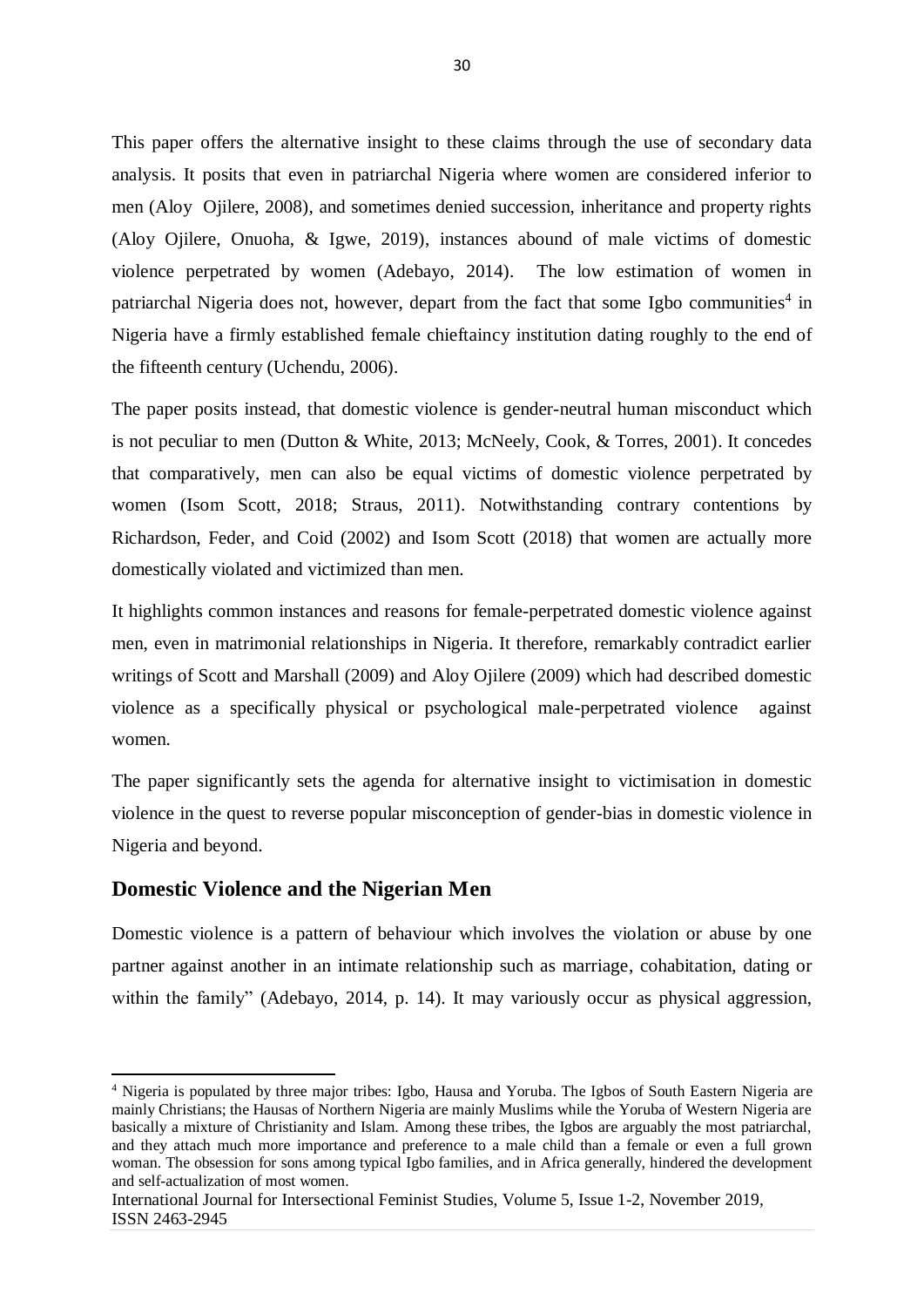battery or assault such as hitting, kicking, biting, shoving, restraining, slapping or throwing of objects at the other, or even mere threat to do any of these.

Sometimes, domestic violence takes the form of intimidation, unhealthy controlling and domineering, sexual or emotional abuse, stalking, or passive/covert abuse. It may also occur as omission, and akin to mental torture, for instance, by deprivation or refusal of sexual intercourse, personal household services/benefits, as well as financial or other forms of maintenance incidental to marriage, intimacy or cohabitation.

Domestic violence is gender-neutral (Flitcraft, 1997), hence, it is also known as domestic abuse, spousal abuse, battering, family violence, dating abuse, common couple violence (Johnson, 1995), or intimate partner violence (IPV) (Hines & Douglas, 2009). Ishola (2016) defines it as the abusive treatment of one's family member, that is, the intentional and persistent abuse of anyone in the home in a manner that causes pain, distress or injury. Unfortunately though, the concept is oftentimes misunderstood and misinterpreted, especially based on the parochially premise that only women can be victims of domestic violence.

A study on domestic violence against men in Nigeria revealed that 84% of men have been violated or victimized at least once by women, out of which 59% suffered sexual violence, 61% suffered psychological violence, and 76% suffered verbal violence (Fayankinnu, 2007).

Domestic violence against men therefore describes violence or abuse meted on a man by his wife or intimate partner (Sugg, Thompson, Thompson, Majuro, & Rivara, 1999). It is a common phenomenon in both developed and undeveloped countries (Kelly, 2002) including Nigeria. It may also assume any of the forms or omissions aforementioned, but with men as the victims and women as the perpetrators, notwithstanding the inherent notions of patriarchy and primogeniture which promote the belief that men are naturally superior to women in the country.

This is without prejudice to the United Nations Declaration on the Elimination of Violence against Women (DEVAW), 1993, which also suggest that men are the perpetrators of domestic violence while women are the victims. Part of the Preamble to the DEVAW restate the parochial "recognition" that "violence against women represent the historical reality of inequality in power relations of women and men, which encourage the domination of women by men and forcing women into subordination."

International Journal for Intersectional Feminist Studies, Volume 5, Issue 1-2, November 2019, ISSN 2463-2945 Nonetheless, consequent upon the traditional notions of patriarchy whereby men would rather remain silent and endure the pain of domestic violence or abuse in the hands of a woman just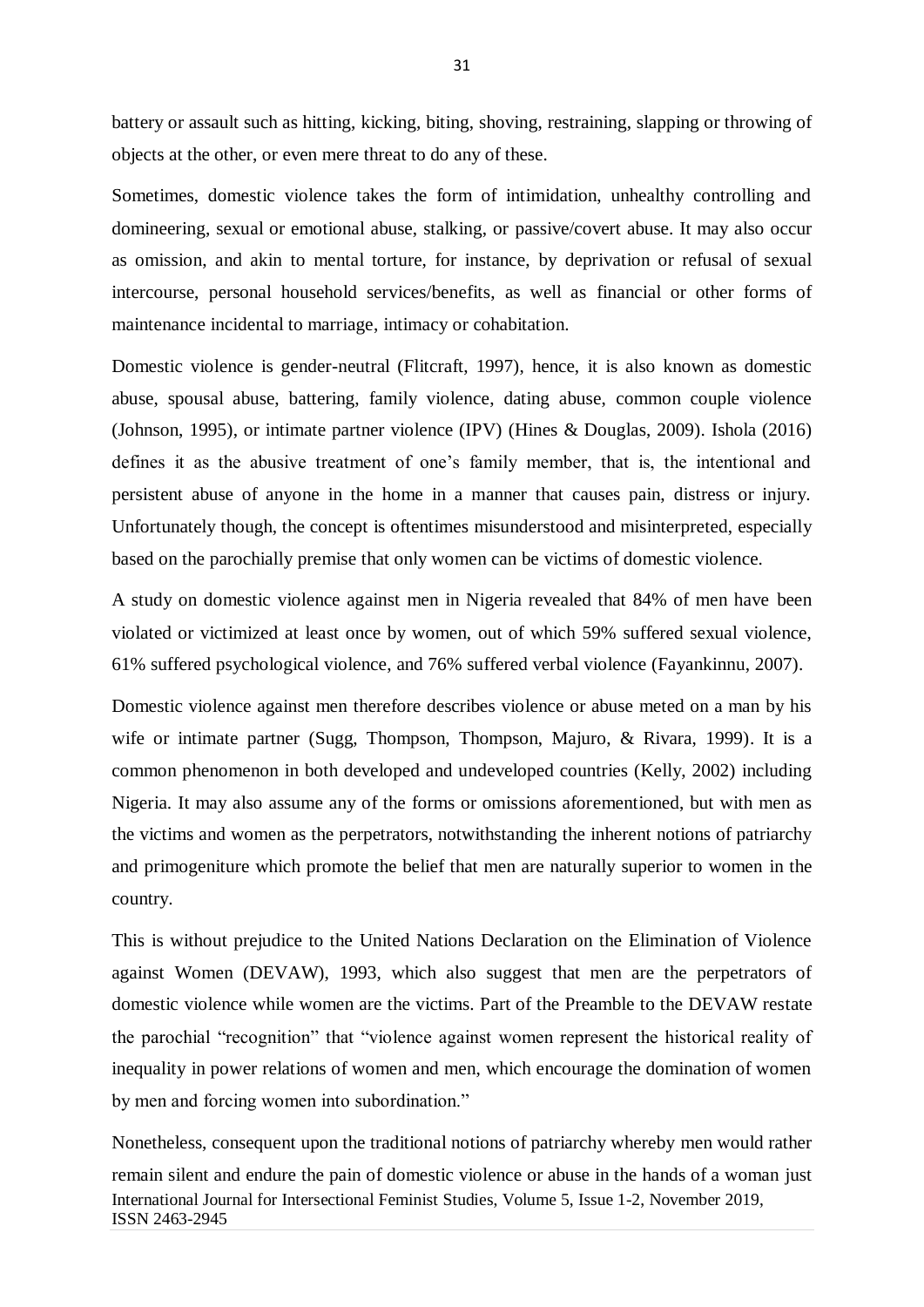to protect his masculinity and ego, and avoid social ridicule (Lawrence, 2003). Under this pretext, some men have experienced serious injuries and fatalities in the hands of their wives and intimate partners (Dauda & Ajao, 2017).

The fact that domestic violence also occur between same-sex couples/partners (Elliot, 1996; McClennen, 2005; Renzetti & Miley, 2014) as well as between transgender and bisexuals (Ard & Makadon, 2011) confirm the conclusion of this paper that domestic violence is gender-neutral and men are not always the perpetrators.

# **Legal Framework for Domestic Violence against Men in Nigeria**

Aside few state's laws, there is currently no specific Federal law on domestic violence against men in Nigeria (Aloy Ojilere & Gan, 2015; A. N. Ojilere, 2015). This is without prejudice to general fundamental rights provisions contained in Chapter IV of the Constitution of the Federal Republic of Nigeria, 1999 (as amended). These include, section 31 which guarantees the right to life; section 34 (1) which prohibits torture, inhuman and degrading treatment, and provides that "every individual is entitled to respect for the dignity of his person", and section 42 (1) which prohibits discrimination and provides that "a citizen of Nigeria of a particular community, ethnic group, place of origin, sex, religion or political opinion" shall not suffer any manner of discrimination by reason only that he is such a person.

More specifically, the Violence against Persons (Prohibition) Act 2015 offer a definition of violence which is protective of both men and women in equal terms even though the issue of violation and abuse of human rights of women remain prominent in global discourse (Anyogu & Okpalaobi, 2017).

Section 20 of the Act equally contemplates violence perpetrated by men or women against themselves, both in public and private domain and whether stemming from culture or not.

The offences of physical violence, psychological violence, harmful traditional practices, socio-economic violence and sexual violence contained in sections 2, 14, 20 of the Act are also gender-neutral.

Although rape is not limited to domestic violence, the Act innovatively offers a balanced, realistic and gender-neutral definition of rape which is even wider in scope than the rape provisions in section 357 of the Nigerian Criminal Code Act. Part one, section 1 of the Violence against Persons (Prohibition) Act 2015 states thus: 'A Person commits rape, if he or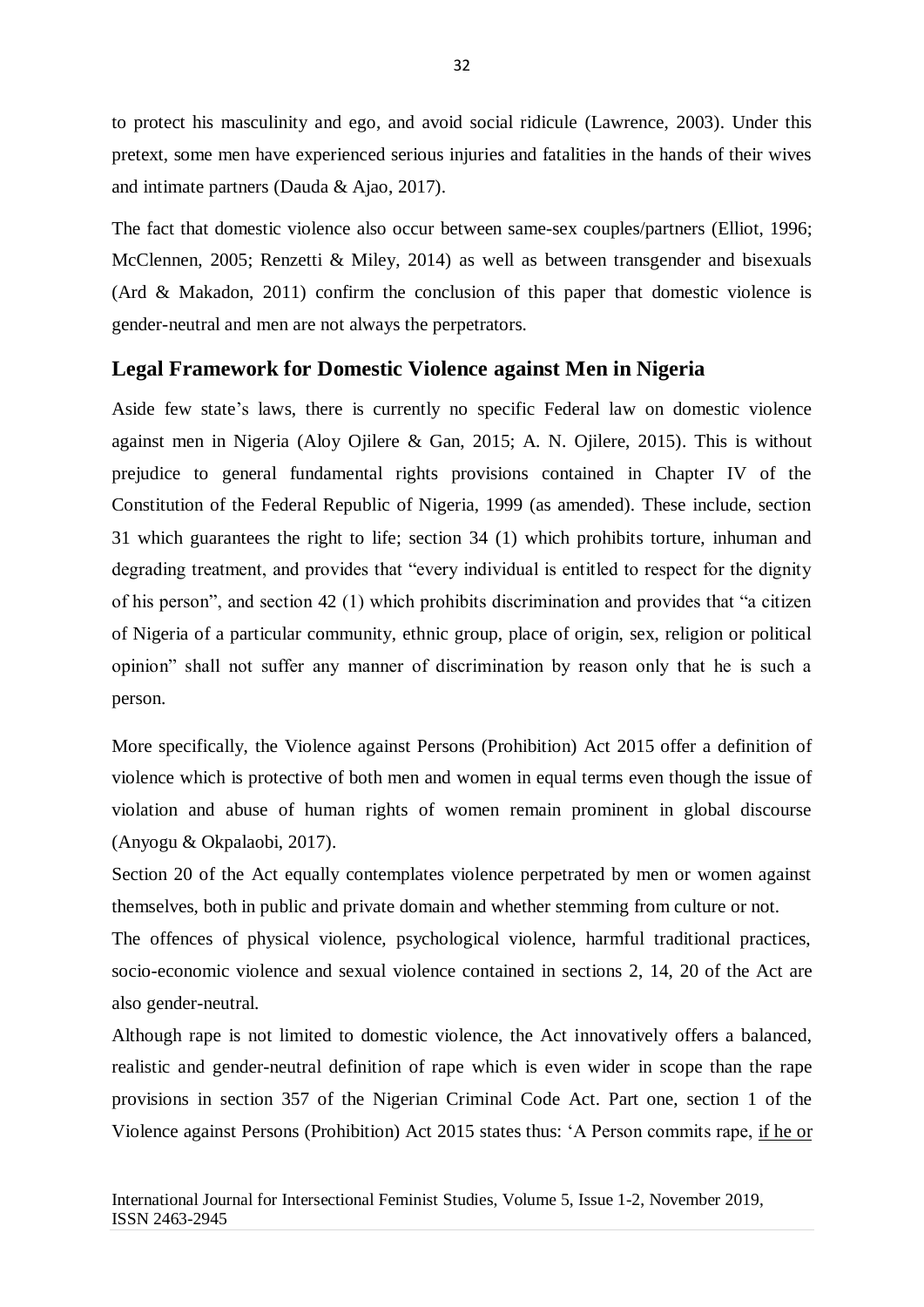she penetrates the vagina, anus or mouth of another person with any part of his or her body or anything else, and without the consent of the other person'. (Underline for emphasis).

The novel provisions of this Act further justify the contention of this paper that women are not always the victims of domestic violence, and that men are also victims of domestic violence perpetrated by women.

These provisions invariably and rightly too, queries that United Nations Declaration on the Elimination of Violence against Women (DEVAW), 1993 which contemplates only domestic violence against women by men, and not by women against men. They also query the contention of Loseke and Kurz (2005) that domestic violence against women is "the serious social problem."

On the contrary, domestic violence is a gender-neutral global menace, and in both global south and global north jurisdictions, including Nigeria, women are also the perpetrators while men are, indeed, the silent and unrecognized victims (Watts & Zimmerman, 2002).

#### **Patterns of Domestic Violence against Men**

The patterns of domestic violence against men are not different from those against women. Usually, these violations may therefore be verbal, physical or emotional psychological (Dauda & Ajao, 2017). In one study on domestic violence against men in Nigeria, Fayankinnu (2007) found that 84% of them have suffered at least one act of domestic violence perpetrated by women, and that out of this number, 76% suffered verbal violence, 61% suffered psychological violence while 59% suffered sexual violence

Common forms of domestic violence against Nigerian men include slapping, kicking, nail scratching, biting, punching, especially when the woman is physically stronger than the man. Other violations include sex deprivation, food starvation and abandonment on sickbed. Recent findings also reveal that in extreme cases, some men have been severely assaulted, poisoned, bathed with acid or even stabbed or hacked to death by their wives or intimate partners (Dauda & Ajao, 2017; Watts & Zimmerman, 2002)

Men in the global north countries are not spared of these forms of domestic violence or murder.

Hughes (2004) cited a  $7<sup>th</sup>$  January 1999 Dispatches programme, broadcast in the UK which reported the experiences of 100 male victims of domestic violence committed by women, and found that 30% had been attacked while asleep; 25% had been kicked in the genitals; 25% of

International Journal for Intersectional Feminist Studies, Volume 5, Issue 1-2, November 2019, ISSN 2463-2945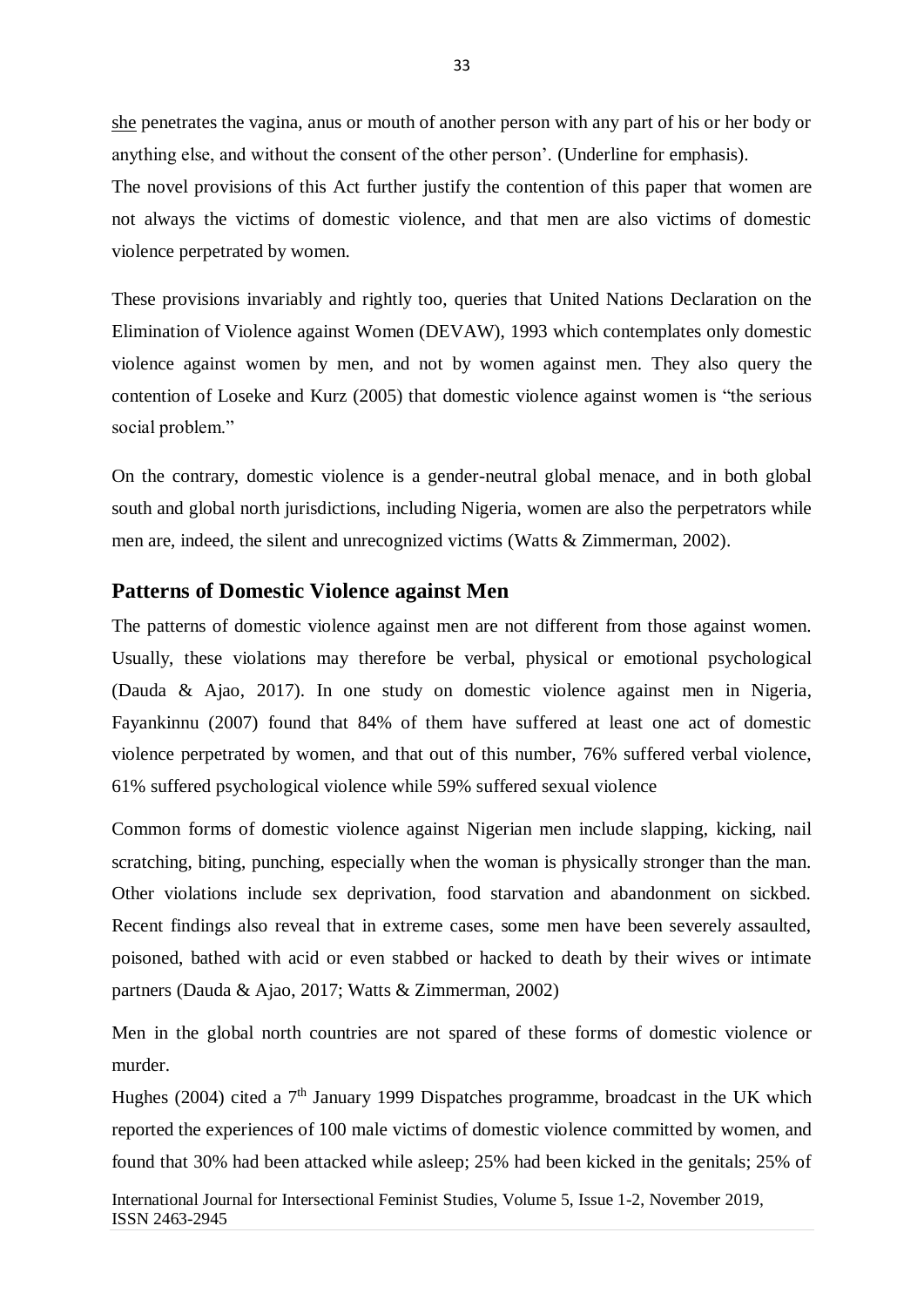the male victims had themselves been arrested after seeking police help, and 89% felt that the police had not taken their complaints seriously. Only 7% of the female assailants had been arrested and none was subsequently charged.

Additionally, MALE (2011) found that they also experienced unique forms of domestic violence often compounded by media, administrative and legal institutions. For instance, within the criminal justice or social justice systems, false restraining orders may be taken against them or they may be denied access to their children. Ironically, some women suffer the same fate in similar circumstances.

As earlier stated, most male victims hardly report violations, in order to protect their social prestige and macho ego (Nagesh, 2016), and like in the case of domestic violence against women, the few Nigerian men who dare to report domestic abuse and violations are sometimes hindered by poverty, or discouraged by police attitude of extortion (Ayodele, 2017). Most violated and abused men however choose to remain silent for fear of damaging their masculine ego (Brysk, 2018) in man's world (Aloy Ojilere & Chukwumaeze, 2010).

It is remarkable too, that, as with domestic violence against women, domestic violence against men occur irrespective of the age, academic or intellectual background, or political or socio-economic standing of the man.

#### **Reasons Why Women Violate Men in Nigeria**

Despite controvertible claims that women usually violate men in self-defence (Miller & Meloy, 2006), and that women are more likely to be victims than perpetrators of domestic violence (Swan, Gambone, Caldwell, Sullivan, & Snow, 2008). Nonetheless, women violate men for a number of reasons in domestic relationships (Nagesh, 2016). These include:

1. **Jealousy:** Studies in psychology reveal that when people are deeply in love, jealousy may ensue (Strauss, 1974). As such, a woman may be so intimate, possessive and protective of her husband or partner that she "suspects" every other social relationship he keeps (even with family members), without bothering with the true nature or essence thereof. The jealousy is more intense if those relationships are with other women. Sometimes it is simply because the man is spending time or hanging out with friends or family members whom she dislikes or do not approve; or the man refused to let her control his finances or let her take major financial decisions; when a man "steps aside" to take his phone calls or refuses to disclose his social media passwords to her.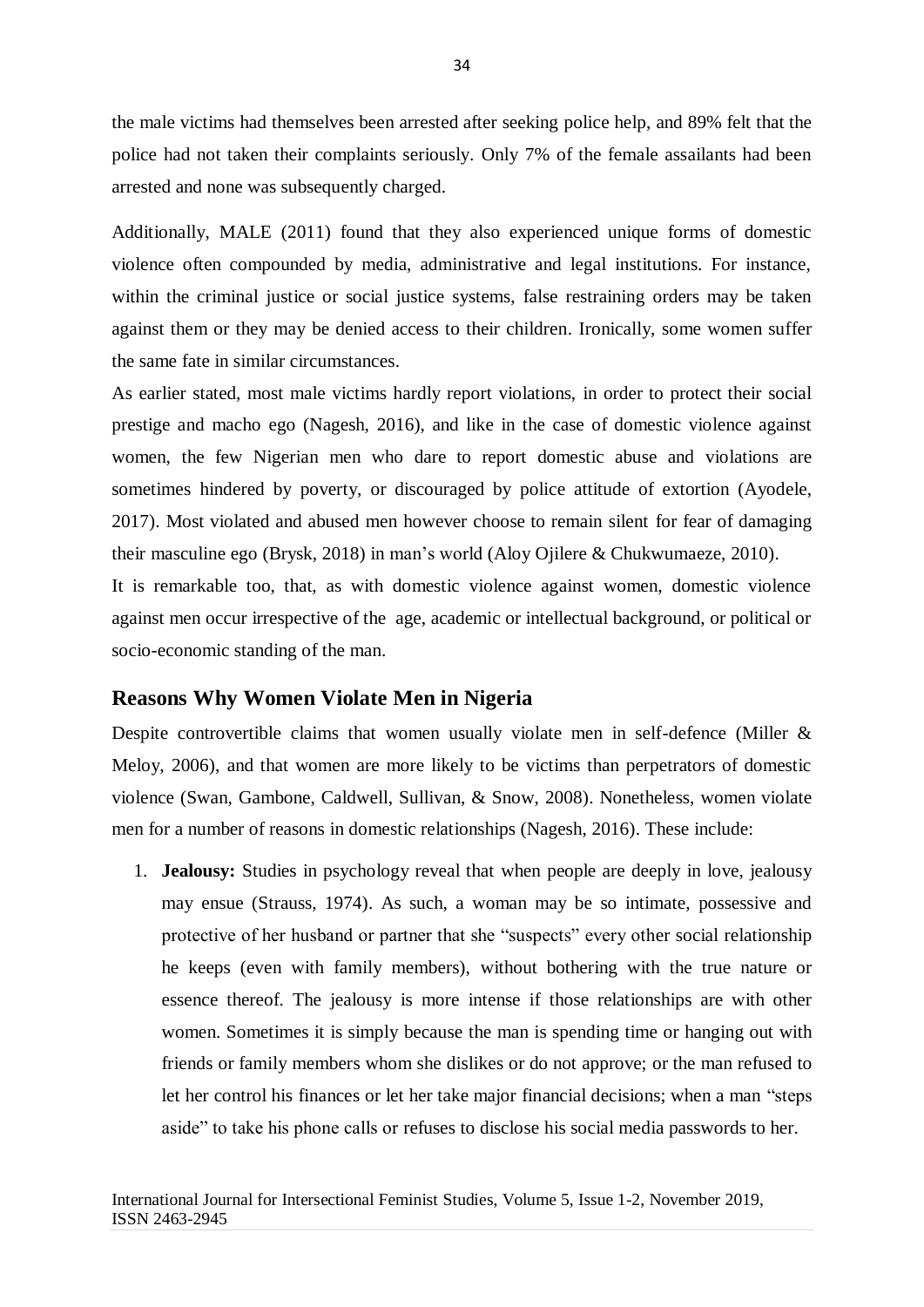No doubt, some of the woman's suspicion may actually be founded, but one wonders if it is enough good reason to necessitate or justify grave assault, severe harm or even the killing of the man by the woman in a culture-sensitive patriarchal society like Nigeria where polygamous is an acceptable practice. For instance, writing under the caption: *Girl cuts off fiancé's manhood in Jigawa,* a Nigerian newspaper, *The Punch,* of 12 August, 2018 reported the story of a 17-year-old girl, Ramatu Tafida, who killed her 25-year-old fiancé, Mr. Abdullahi Sabo, by cutting off his manhood "when she learnt that the victim planned to dump her for another girl since he had already had sexual intercourse with her" ("Girl cuts off fiance's manhood in Jigawa," 2018).

- 2. **Sexual Weakness, Timidity or Inactivity:** A woman may become violent and abusive in a domestic relationship because the man is sexually weak, inactive or explorative, or in the case of a promiscuous woman, if the man refuses to concede to her special or inordinate demands for sex, or because he refused to be coerced into performing certain erotic acts of her pleasing (Nagesh, 2016).
- 3. **Infidelity:** This has been identified as one of the commonest reasons for domestic violence against Nigerian men, a reason which is attributed to "the increasingly popular fad of female chauvinism, poverty, declining value of the extended family system and reluctance of the male victims to speak out due to associated stigma" (Newspaper, 2018).
- 4. **Excessive Financial Pressure:** This may come from some women, especially those who try to support their maiden families "secretly". They try to achieve this by mismanaging resources or making all manner of financial demands from the man. If the man remains insensitive, some women resort to violence. For instance, Dienye and Gbeneol (2009) reported the case of a 51-year-old Nigerian trader who had frequent disagreements with his wife and later sustained injuries during a fight with her because she was making excessive financial demands which he could not satisfy.
- 5. **Laxity, Poverty, Role-Switch and Status-Boomerang:** In traditional and patriarchal African societies like Nigeria, men are the presumed "head of the family" as well as the perceived "breadwinners". Thus, where the man is lazy, unemployed (worse still, if he is unemployable), and he certainly cannot provide for his family, the "burden" possibly falls on his wife (Aihie, 2009). Consequently, there is a role-switch, in which case the man becomes a "wife" while the woman becomes "the breadwinner" and de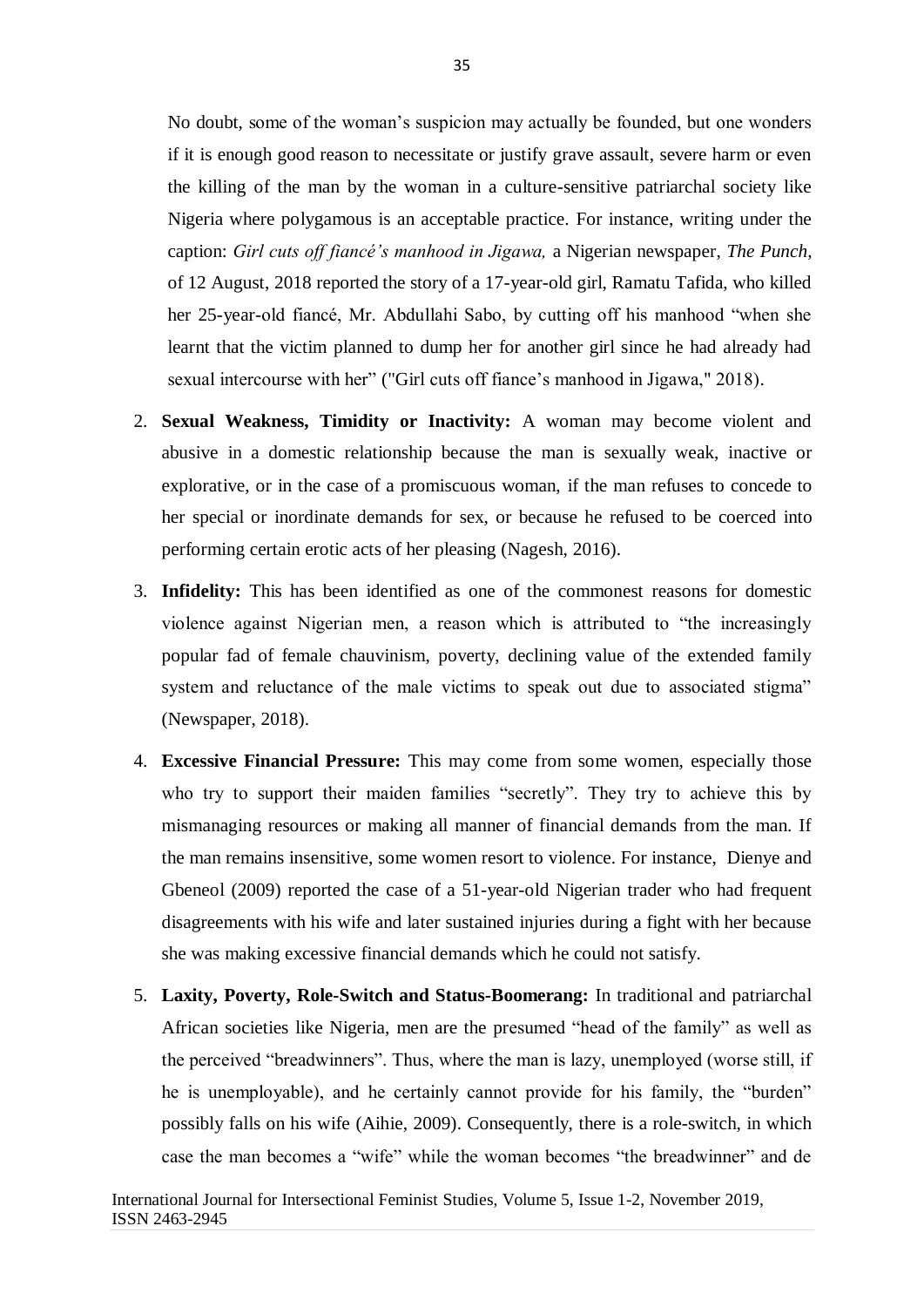facto "head of the family." The man is therefore expected to endure the pain of this status-boomerang or pay dearly for it. He will be expected to take instructions from the woman and perform "wifely" household chores.

# **Suggestions**

Certain pertinent suggestions are necessary for effectively and reasonably separating the fiction from the fact of domestic violence against men in Nigeria.

Male victims of domestic violence in Nigeria may appropriately find protection under the relevant provisions of the Violence Against Persons (Prohibition) Act, 2015, especially if some of its ambiguous and misleading provisions are eliminated through legislative amendment. (Nwazuoke, 2016).

The parochial definition of domestic violence in international legal instruments such as the United Nations Declaration on the Elimination of Violence against Women (DEVAW) should be amended by protocol to appropriately reflect gender-neutrality, namely, Intimate Partner Violence. The nomenclature of the DEVAW may thereafter be changed to United Nations Declaration on the Elimination of Domestic Violence (DEDV) or Declaration on the Elimination of Intimate Partner Violence (DEIPV).

This balancing act will globally redefine the concept of domestic violence against women which is currently enjoying popular advocacy in Nigeria and beyond (Onyemelukwe, 2018; Veen, Verkade, Ukwuagu, & Muthoni, 2018). It will also create a balance in the provision of public facilities for temporary shelter and/or safety for men who are fleeing from domestic violence. For instance, one study found that in the United Kingdom, there are over 445 camps where "battered" women in England and Wales can flee with their children, whereas only two such camps exists for men (Hughes, 2004).

With such balancing approach, women in Nigeria and beyond would rather equally use allegations of domestic violence as a shield rather than a sword against their male partners (Hines & Douglas, 2009).

General academic discussions on gender, feminism and domestic violence should also emphasise gender-neutrality of the vice by making consistent use of terms such as "intimate partner violence" or "common couple violence" (Johnson, 1995). This will gradually eliminate the gender-bias against men in matters of domestic violence. The Media, civil society groups, traditional rulers, religious leaders and human rights NGOs should also adopt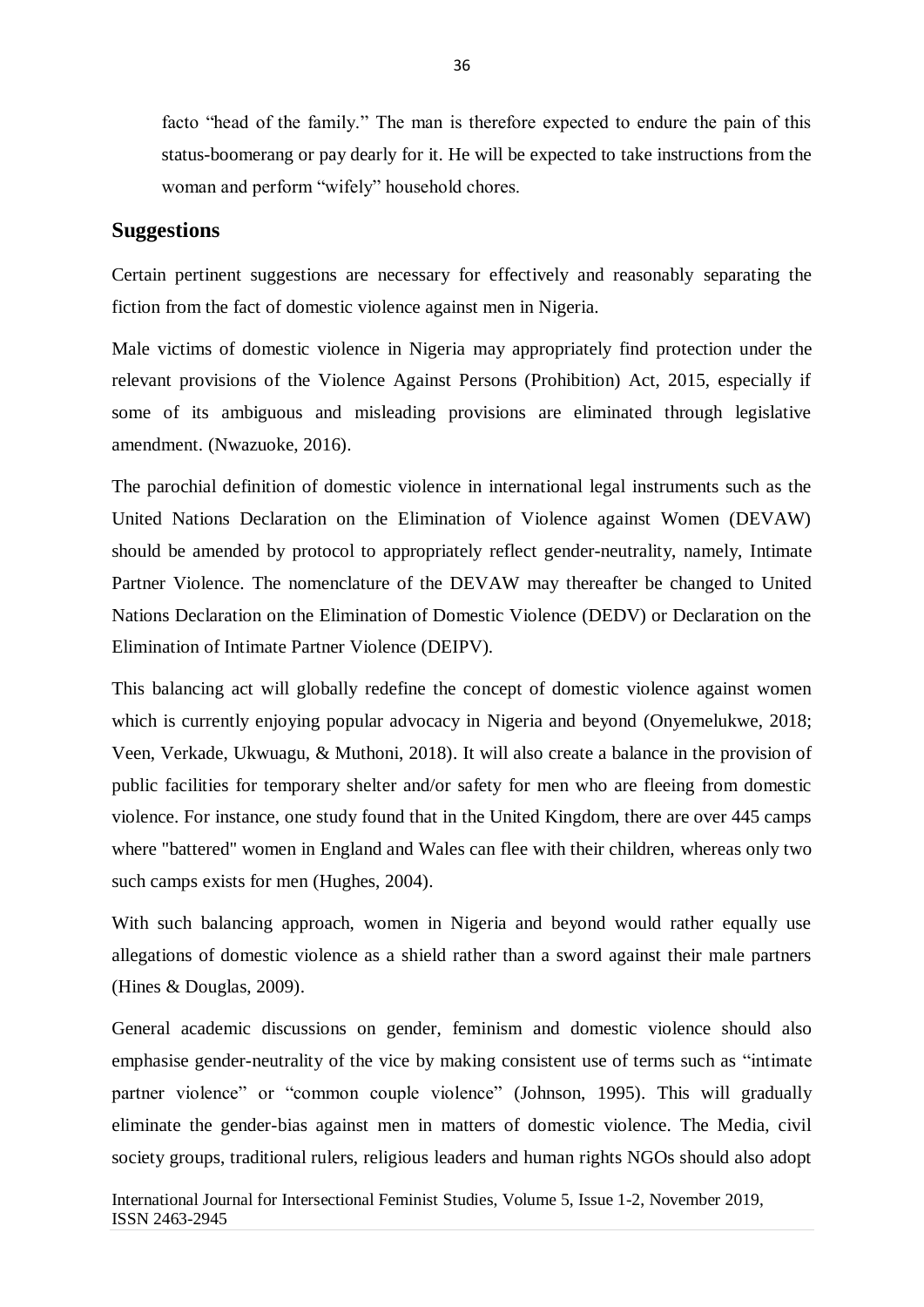and promote this development as a way of gradually reversing existing misconception on domestic violence against men (Hines & Douglas, 2009).

Most of all, Nigerian men should be less egocentric and make bold to report domestic violence by their wives or intimate partners. Law enforcement agencies who receive such complaints should also treat them with seriousness rather than considering them "unbelievable" or treating them as mere private or family matters (Wolf, Ly, Hobart, & Kernic, 2003), especially by reason of patriarchy and existing social misconception prevalent in Nigeria.

Pride, poverty, fear, timidity, family intervention and police attitude (Hoyle & Sanders, 2000) are obvious recurrent factors capable of preventing or discouraging victims from reporting or decisively prosecuting domestic violence by either partner. Government should therefore initiate and promote policies for the teaching of Civic education in Nigerian schools and among Nigerian families. This way, according to Ayodele (2017), children are taught early values and courage for dealing with and reporting domestic violence and abuse in future, if they occur.

# **Conclusion**

This paper does not deny the menacing phenomenon of domestic violence against women. Rather, it argues that domestic violence is a human factor and that in some cases; men are the victims while women are the aggressors or perpetuators. It also posits that as a result of egocentrism prevalent in patriarchal Nigeria, most men would rather remain silent and not report domestic violence by their wives or partners in order not to be socially ridiculed as "weaklings" because: *I was beaten by my wife* is a derogatory misnomer.

The paper equally cited patterns of domestic violence against men as well as common reasons why men are sometimes violated and victimized women in domestic relationships in Nigeria. Lastly, it offered reasonable and effective law, policy and socio-traditional suggestions for properly redefining domestic violence and construing it more appropriately as "intimate partner violence" or "common couple violence".

The paper significantly deepens existing scholarship on domestic violence against men in Nigeria and beyond.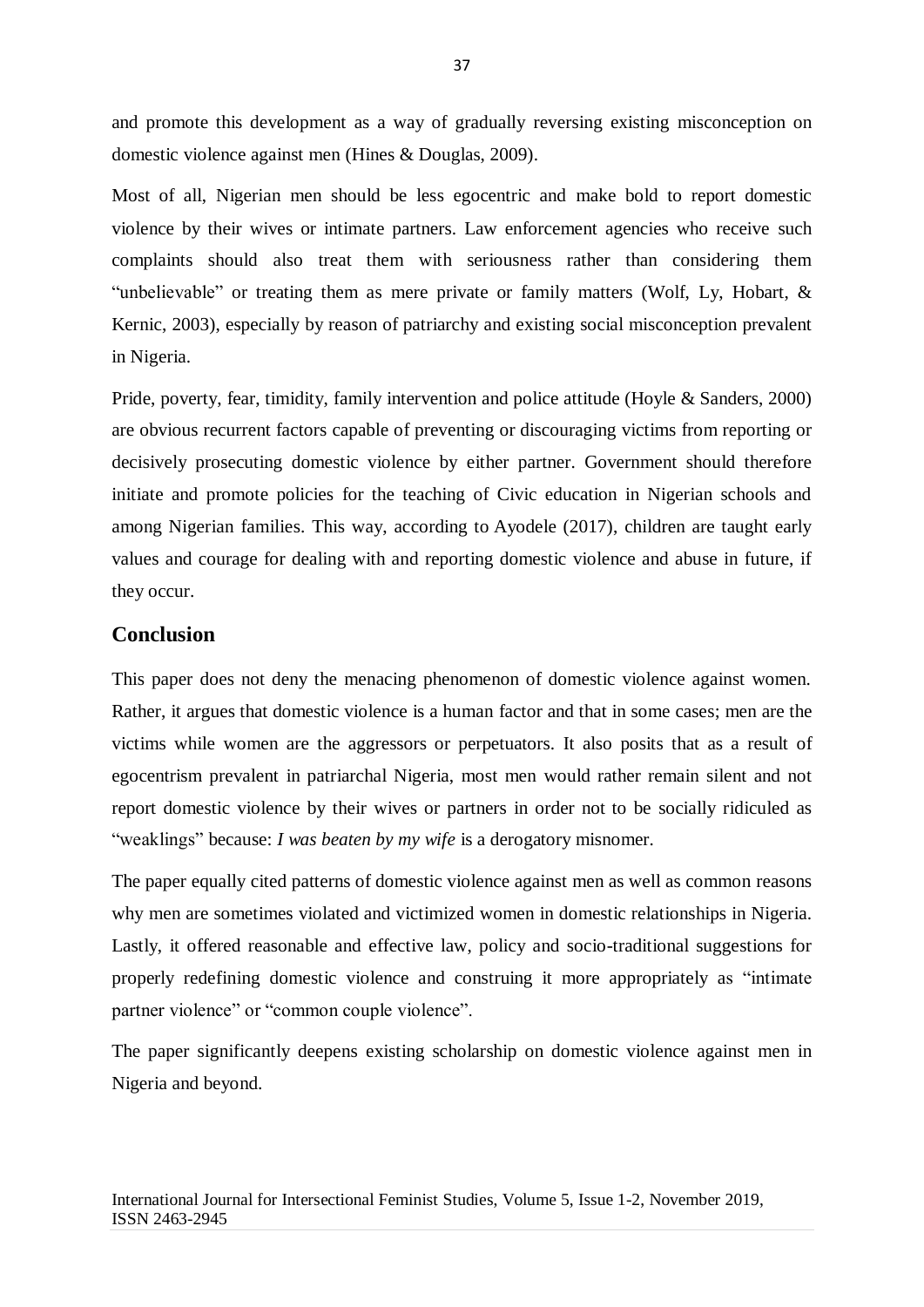# **References**

Adebayo, A. A. (2014). Domestic violence against men: Balancing the gender issues in Nigeria. *American Journal of Sociological Research, 4*(1), 14-19.

Aihie, O. N. (2009). Prevalence of domestic violence in Nigeria: Implications for counselling. *Edo Journal of Counselling, 2*(1), 1-8.

Anyogu, F., & Arinze-Umobi, C. (2011). The Globalized World and Gender Rights in Nigeria: The Gains, the Losses. *Nnamdi Azikiwe University Journal of International Law and Jurisprudence, 2*, 152.

Anyogu, F., & Okpalaobi, B. (2017). Violence against Persons (Prohibition) Act 2015 and other existing gender legislation: a comparative analysis. *Nnamdi Azikiwe University Journal of International Law and Jurisprudence, 8*(1), 35-39.

Ard, K. L., & Makadon, H. J. (2011). Addressing intimate partner violence in lesbian, gay, bisexual, and transgender patients. *Journal of general internal medicine, 26*(8), 930-933.

Ayodele, J. O. (2017). Reasons for Victims' Nonreporting Practices in Lagos, Nigeria: A Qualitative Study. *Victims & Offenders, 12*(4), 566-586.

Brysk, A. (2018). *The Struggle for Freedom from Fear: Contesting Violence against Women at the Frontiers of Globalization*: Oxford University Press.

Dauda, B., & Ajao, I. (2017). Sex as a Weapon of Violence: An Examination of the Phenomenon of Domestic Violence against Men in Ibadan, Nigeria. *IBADAN JOURNAL OF SOCIOLOGY, 6*(1), 5-26.

Dienye, P. O., & Gbeneol, P. K. (2009). Domestic violence against men in primary care in Nigeria. *American journal of men's health, 3*(4), 333-339.

Drijber, B. C., Reijnders, U. J., & Ceelen, M. (2013). Male victims of domestic violence. *Journal of Family Violence, 28*(2), 173-178.

Dunkle, K., van der Heijden, I., Stern, E., & Chirwa, E. (2018). Disability and Violence against Women and Girls. Girls. Girls. Retrieved From

[https://www.researchgate.net/profile/Erin\\_Stern2/publication/326557871\\_Disability\\_and\\_Violence](https://www.researchgate.net/profile/Erin_Stern2/publication/326557871_Disability_and_Violence_against_Women_and_Girls/links/5b55f84eaca27217ffb6aa8b/Disability-and-Violence-against-Women-and-Girls.pdf) [\\_against\\_Women\\_and\\_Girls/links/5b55f84eaca27217ffb6aa8b/Disability-and-Violence-against-](https://www.researchgate.net/profile/Erin_Stern2/publication/326557871_Disability_and_Violence_against_Women_and_Girls/links/5b55f84eaca27217ffb6aa8b/Disability-and-Violence-against-Women-and-Girls.pdf)[Women-and-Girls.pdf](https://www.researchgate.net/profile/Erin_Stern2/publication/326557871_Disability_and_Violence_against_Women_and_Girls/links/5b55f84eaca27217ffb6aa8b/Disability-and-Violence-against-Women-and-Girls.pdf)

Dutton, D. G., & White, K. R. (2013). Male victims of domestic violence. *New male studies: An international journal, 2*(1), 5-17.

Elliot, P. (1996). Shattering illusions: Same-sex domestic violence. *Journal of Gay & Lesbian Social Services, 4*(1), 1-8.

Fayankinnu, E. (2007). *Gender Based Violence in Akungba-Akoko of South western Nigeria: Are Men Victimized.* Paper presented at the th Union African Population Conference.

Flitcraft, A. (1997). Learning from the paradoxes of domestic violence. *JAMA, 277*(17), 1400-1401.

Girl cuts off fiance's manhood in Jigawa. (2018, 12 August). *The Punch Newspaper*. Retrieved from <https://punchng.com/girl-cuts-off-fiances-manhood-in-jigawa/>

Hamberger, L. K., Saunders, D. G., & Hovey, M. (1992). Prevalence of domestic violence in community practice and rate of physician inquiry. *Family medicine, 24*(4), 283-287.

Hines, D. A., & Douglas, E. M. (2009). Women's use of intimate partner violence against men: Prevalence, implications, and consequences. *Journal of Aggression, Maltreatment & Trauma, 18*(6), 572-586.

Hoyle, C., & Sanders, A. (2000). Police response to domestic violence. *British journal of criminology, 40*(1), 14-36.

Hughes, D. (2004). Domestic violence against men. *Retrieved, 25*, 2012. Retrieved from http://therightsofman.typepad.co.uk/the\_rights\_of\_man/files/domestic\_violence\_against\_men\_by david hughes.doc

Ishola, S. A. (2016). Domestic Violence: The Nigerian Experience. *Asia-Africa Journal of Mission and Ministry, 13*, 3-16.

Isom Scott, D. A. (2018). Disentangling the Impact of Female Victimization Across Racial and Ethnic Lines. *Victims & Offenders*, 1-27.

International Journal for Intersectional Feminist Studies, Volume 5, Issue 1-2, November 2019, ISSN 2463-2945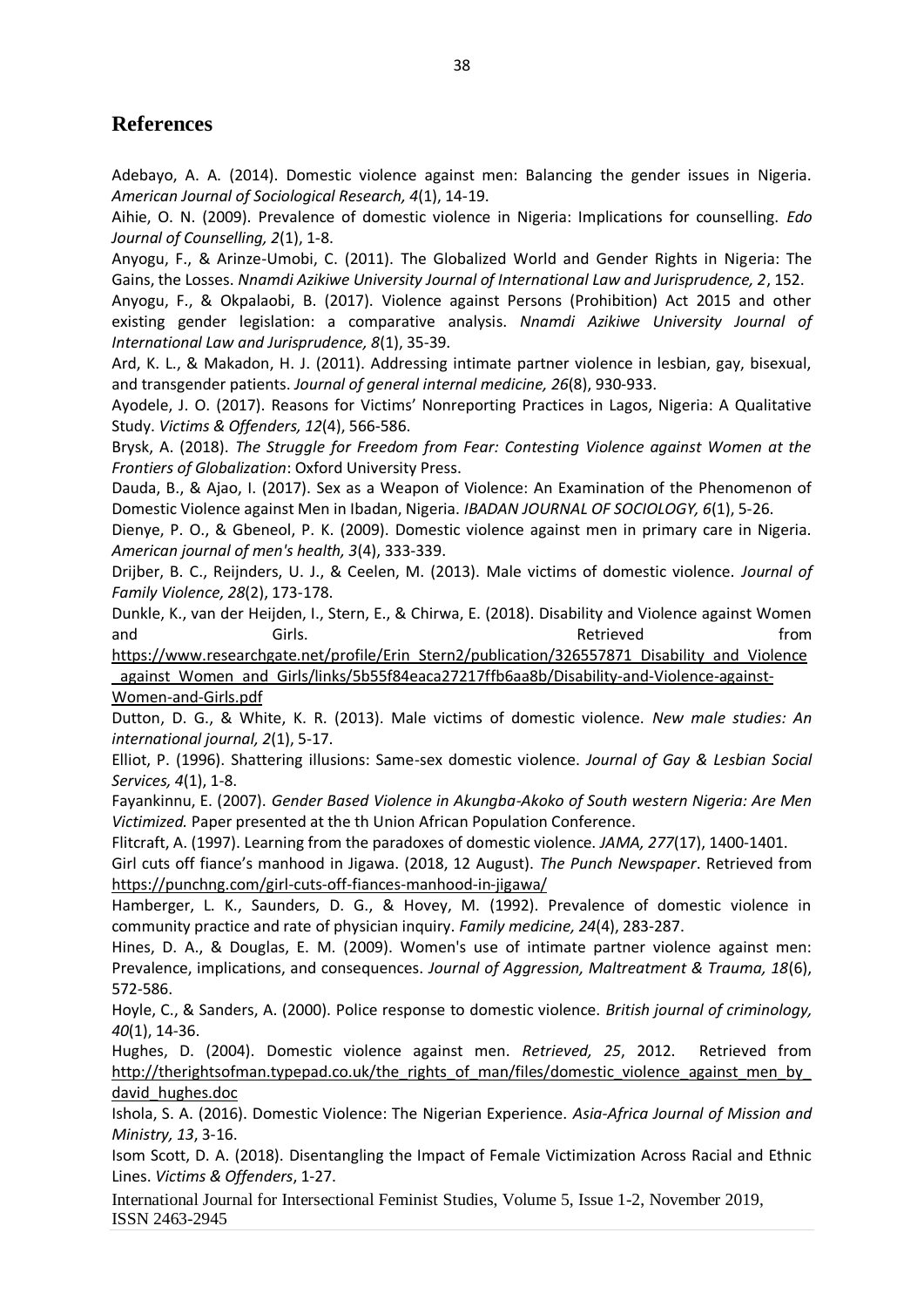Johnson, M. P. (1995). Patriarchal terrorism and common couple violence: Two forms of violence against women. *Journal of Marriage and the Family*, 283-294.

Kamat, U., Ferreira, A., Motghare, D., Kamat, N., & Pinto, N. (2010). A cross-sectional study of physical spousal violence against women in Goa. *Healthline, 1*(1), 34-40.

Kelly, L. (2002). Disabusing the definition of domestic abuse: How women batter men and the role of the feminist state. *Fla. St. UL Rev., 30*, 791.

Lawrence, S. (2003). Domestic violence and men. *Nursing Standard (through 2013), 17*(40), 41.

Loseke, D. R., & Kurz, D. (2005). Men's violence toward women is the serious social problem. *Current controversies on family violence, 2*, 79-96.

MALE, F. V. I. (2011). ONE IN THREE VICTIMS OF FAMILY VIOLENCE IS MALE oneinthree. com. au.

McClennen, J. C. (2005). Domestic violence between same-gender partners: Recent findings and future research. *Journal of interpersonal violence, 20*(2), 149-154.

McNeely, R. L., Cook, P. W., & Torres, J. B. (2001). Is domestic violence a gender issue, or a human issue? *Journal of Human Behavior in the Social Environment, 4*(4), 227-251.

Miller, S. L., & Meloy, M. L. (2006). Women's use of force: Voices of women arrested for domestic violence. *Violence Against Women, 12*(1), 89-115.

Nagesh, A. (2016, 8 June). Domestic abuse against men: Know the signs. *Metro News*. Retrieved from<https://metro.co.uk/2016/06/08/domestic-abuse-against-men-know-the-signs-5931125/>

Newspaper, T. P. (2018, 27 May). Infidelity responsible for domestic violence against men –Experts. *The Punch newspaper*. Retrieved from [https://punchng.com/infidelity-responsible-for-domestic](https://punchng.com/infidelity-responsible-for-domestic-violence-against-men-experts/)[violence-against-men-experts/](https://punchng.com/infidelity-responsible-for-domestic-violence-against-men-experts/)

Nwazuoke, A. N. (2016). A Critical Appraisal of the Violence against Persons (Prohibition) Act, 2015. *JL Pol'y & Globalization, 47*, 69.

Ojilere, A. (2008). The Implication of Customary Law and Socio-religious Mythology on the Rights of Women in Nigeria. *Nigerian Journal of Public Law, 1*(1), 257-266.

Ojilere, A. (2009). Domestic Violence and the Law in Nigeria *CWGS Journal of Gender Studies, 1*(4), 75-87.

Ojilere, A., & Chukwumaeze, U. U. (2010). CEDAW and Gender-Based Discriminations Against Women in Nigeria. *Nigerian Journal of Food, Drug and Health Law, 3*(1), 95-105

Ojilere, A., & Gan, C. C. (2015). Learning from the Indian Judiciary: New Directions for Securing Nigerian Women's Right to Dignity. *Asian Women, 31*(1), 86-106.

Ojilere, A., Onuoha, R., & Igwe, T. (2019). New Directions for Securing African Women's Right to Property under Customary Law: The Case of Nigeria. *Asian Women, 35*(1), 95-119.

Ojilere, A. N. (2015). *Quest for a Sustainable Legal Framework for the Protection of Women's Right to Dignity in Nigeria: Lessons from India and South Africa.* Fakulti Undang-Undang, Universiti Malaya.

Onyemelukwe, C. (2018). How well does the law protect women at home? An analysis of Nigeria's domestic violence legislation. *International Journal of Law and Management, 60*(2), 186-209.

Renzetti, C. M., & Miley, C. H. (2014). *Violence in gay and lesbian domestic partnerships*: Routledge.

Richardson, J. R., Feder, G., & Coid, J. (2002). Domestic violence affects women more than men. *BMJ: British Medical Journal, 325*(7367), 779.

Saunders, D. G. (1986). When battered women use violence: Husband abuse or self-defense? Retrieved **from** 

[https://deepblue.lib.umich.edu/bitstream/handle/2027.42/51467/When+Battered+Women+Use+Vi](https://deepblue.lib.umich.edu/bitstream/handle/2027.42/51467/When+Battered+Women+Use+ViolenceSaundersV&V+SEC.pdf?sequence=1) [olenceSaundersV&V+SEC.pdf?sequence=1](https://deepblue.lib.umich.edu/bitstream/handle/2027.42/51467/When+Battered+Women+Use+ViolenceSaundersV&V+SEC.pdf?sequence=1)

Scott, J., & Marshall, G. (2009). *A dictionary of sociology*: Oxford University Press, USA.

Straus, M. A. (2011). Gender symmetry and mutuality in perpetration of clinical-level partner violence: Empirical evidence and implications for prevention and treatment. *Aggression and Violent Behavior, 16*(4), 279-288.

Strauss, E. S. (1974). *Couples in love.* (DOCTOR OF PHILOSOPHY Doctoral Dissertation), University of Massachusetts **Amherst, Massachusetts** Amherst, COSA. Retrieved from <https://pdfs.semanticscholar.org/ebb8/aff39029252476da46a8e9a769ba5e0da183.pdf>

International Journal for Intersectional Feminist Studies, Volume 5, Issue 1-2, November 2019, ISSN 2463-2945